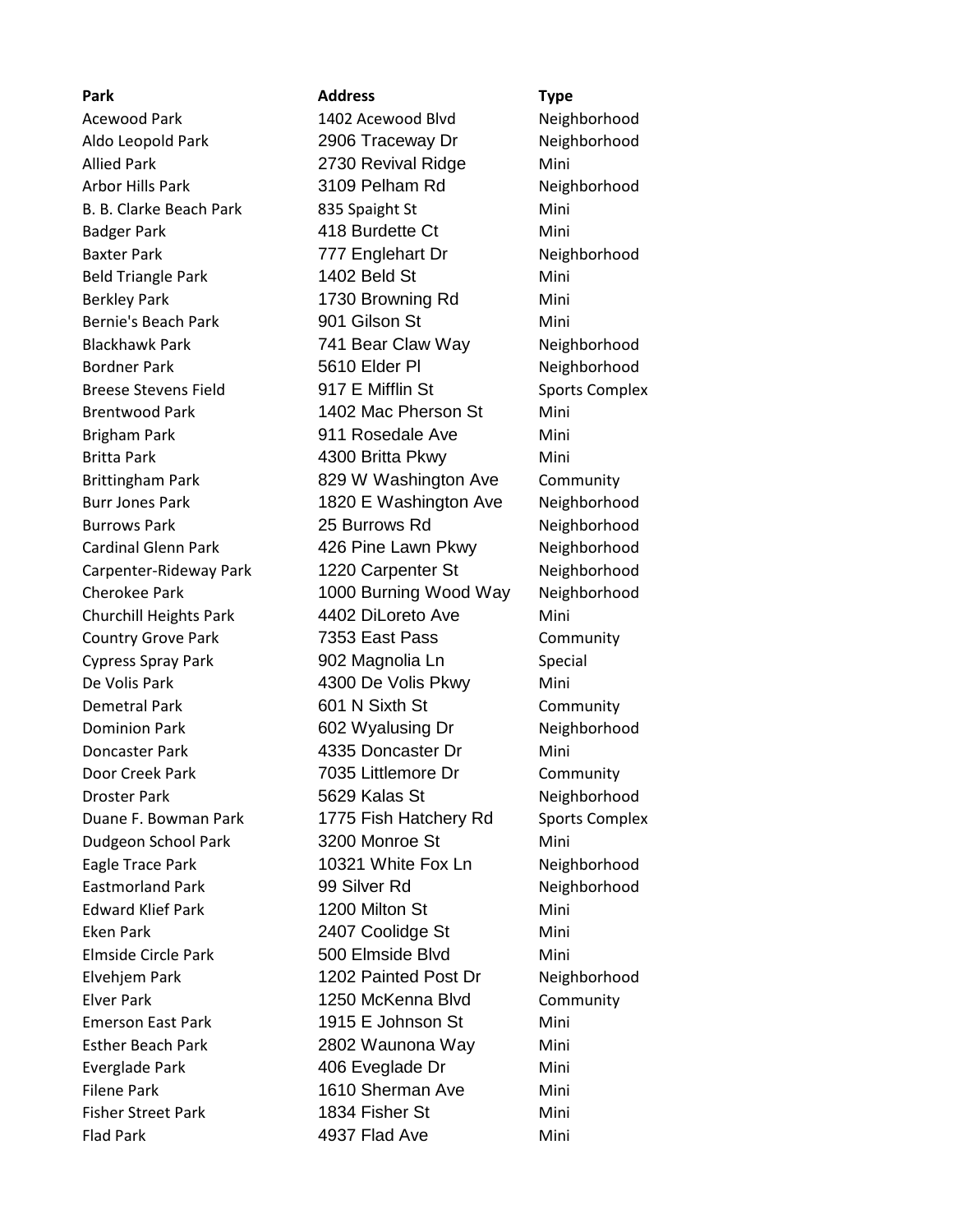Flagstone Park 8325 Flagstone Dr Neighborhood Galaxy Park 132 Milky Way Mini Garner Park 333 S Rosa Rd Community Giddings Park **429 Castle Pl** Mini Glacier Hill Park 1018 Glacier Hill Dr Neighborhood Glen Oak Hills Park **301 Glen Hwy Neighborhood** Glenwood Children's Park 602 Glenway St Mini Goodman Park 1402 Wingra Creek Pkwy Community Greenside Park **29 Greenside Cir** Mini Greentree-Chapel Hills Park 6649 Schroeder Rd Neighborhood Haen Family Park 7702 Tree Ln Neighborhood Hammersley Park 6114 Hammersley Rd Mini Hampton Court Park **413 Park Way** Mini Hawthorne Park 220 Division St Mini Heritage Heights Park 701 Meadowlark Dr Neighborhood Hiawatha Circle Park 99 Hiawatha Cir Mini Hiestand Park 4302 Milwaukee St Community High Crossing Park **5501 Burke Rd** Neighborhood High Point Park **7499 Watts Rd** Neighborhood Highland Manor Park 10 Manor Dr Neighborhood Hill Creek Park **9818 Hill Creek Dr** Community Hillington Green Park 435 Hillington Way Mini Hillpoint Park **8213 Watts Rd** Mini Honeysuckle Park 280 N Thompson Dr Mini Hoyt Park 3902 Regent St Community Hudson Park 2919 Lakeland Ave Mini Huegel Park 5902 Williamsburg Way Neighborhood Hughes Park 837 Hughes Pl Mini Ice Age Ridge Park 3502 Ice Age Dr Mini Indian Hills Park 5001 Flambeau Rd Mini James Madison Park 614 E Gorham St Community Junction Ridge Park 8502 Elderberry Rd Neighborhood Kennedy Park 6202 Retana Dr Community Kerr-McGee Triangle Park 728 Jenifer St Mini Kestrel Park 9702 Grey Kestrel Dr Mini Kingston-Onyx Park 334 Garnet Ln Neighborhood Kingswood Park 17 Kingswood Cir Neighborhood Lake Edge Park **Figure 1212 State 12 State 12 State 12 According 12 State 12 According 12 According 12 According 12** Lake View Heights Park 1621 Sunfield St Mini Lakeland-Schiller Triangle Park 651 Schiller Ct Mini Law Park 1988 10 S Blair St Community Lerdahl Park 3514 Little Fleur Ln Mini Linden Grove Park 1617 Wheeler Rd Mini Lost Creek Park **14417 Hey Jude Ln** Mini Lucia Crest Park **514 N Owen Dr** Neighborhood Lucy Lincoln Hiestand Park 1506 Prairie Rd Neighborhood Manchester Park 3238 Manchester Rd Neighborhood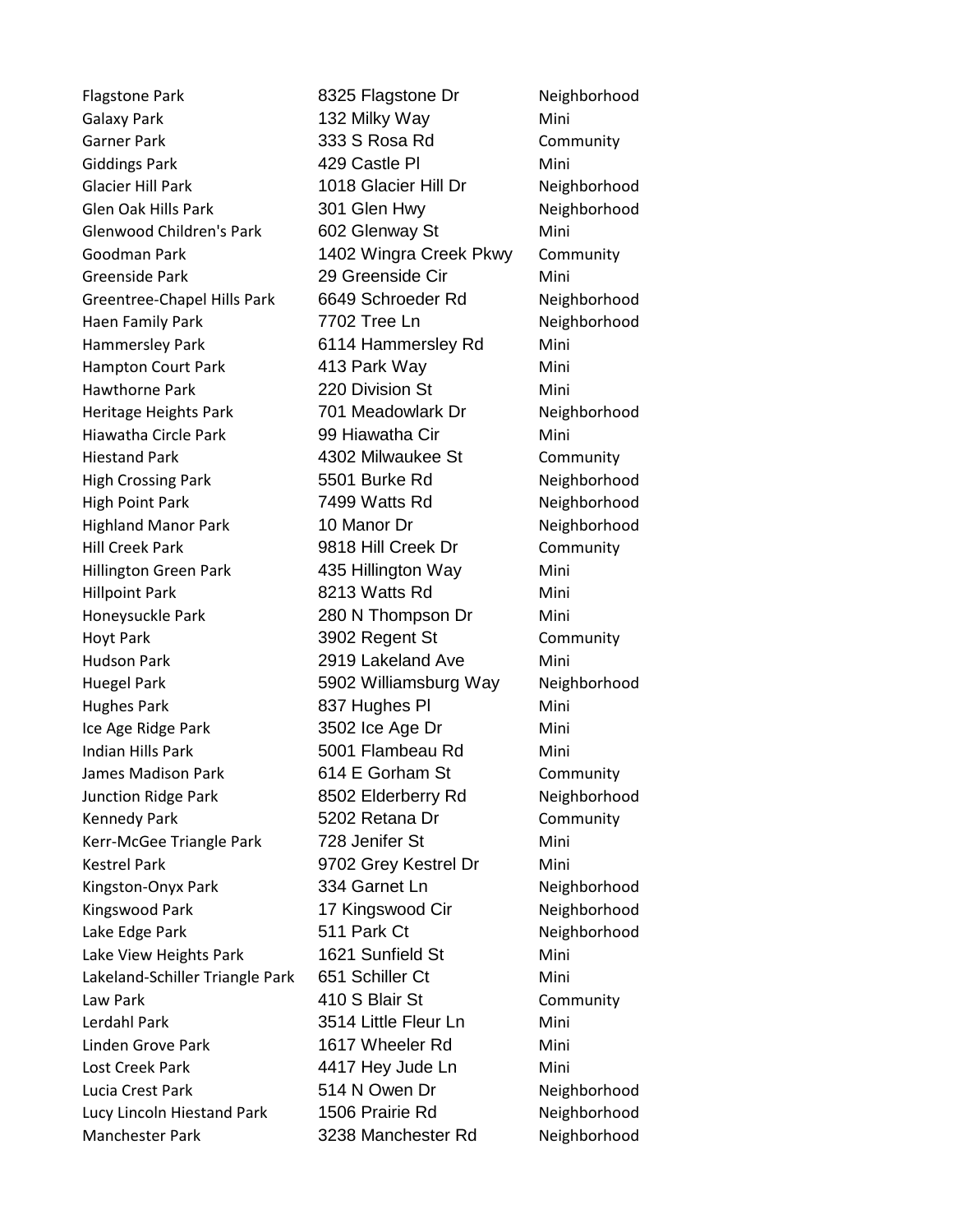Mandan Circle Park 4015 Mandan Cir Mini Maple Prairie Park 3117 Prairie Rd Neighborhood Marlborough Park 2222 Whenona Dr Community Marshall Park 2101 Allen Blvd Community Mayfair Park 1102 Mendota St Mini McClellan Park 701 McClellan Dr Neighborhood McCormick Park 702 McCormick Ave Mini McFarland Park **6305 Brandenburg Way** Mini McGinnis Park **9 Crystal Ln** Neighborhood McPike Park 202 S Ingersoll St Community Meadow Ridge Park 4002 Meadow Valley Dr Neighborhood Meadowood Park 5800 Thrush Ln Mini Merrill Springs Park **5102 Spring Ct** Mini Midland Park 1005 Midland St Mini Midtown Commons Park 1310 Waldorf Blvd Neighborhood Mohican Pass Triangle Park 1001 Mohican Pass Mini Monona Park 1990 Monona Park 1990 Meighborhood Morrison Park 1451 Morrison St Mini Nakoma Park 3801 Cherokee Dr Neighborhood Nautilus Point Park 321 Nautilus Dr Mini Newbery Park **7834 Lois Lowry Ln** Mini Newville (Kenneth) Park 1867 Beld St Mini Norman Clayton Park 6401 Shoreham Dr Mini North Star Park 602 N Star Dr Community Northeast Park **6501 Tancho Dr** Community Northland Manor Park 902 Northland Dr Neighborhood O.B. Sherry Park 22 Leon St Neighborhood Oak Park Heights Park 641 Hilltop Dr Mini Ocean Road Park 910 Ocean Rd Mini Odana Hills East Park 4627 Odana Rd Mini Odana School Park 678 Segoe Rd Neighborhood Olbrich Park 3527 Atwood Ave Community Old Middleton Road Park 639 Bordner Dr Mini Olin Park **1156 Olin-Turville Ct** Community Olive Jones Park (Randall School) 1810 Regent St Mini Ontario Park 720 Ontario St Mini Orchard Ridge Park 5214 Whitcomb Dr Mini Orchard Ridge Valley Park 961 Gilbert Rd Neighborhood Orlando Bell Park 2274 S Thompson Dr Neighborhood Orton Park 1103 Spaight St Mini Owl Creek Park 23 Horned Owl Ct Mini Patriot Park **Face Constants** 5333 Congress Ave **Neighborhood** Paunack (A.O.) Park 6399 Bridge Rd Neighborhood Peace (Elizabeth Link) Park 452 State St Mini Penn Park **2101 Fisher St** Neighborhood Pilgrim Park 2034 Westbrook Ln Neighborhood Portland Park **1988** 4210 Portland Pkwy Mini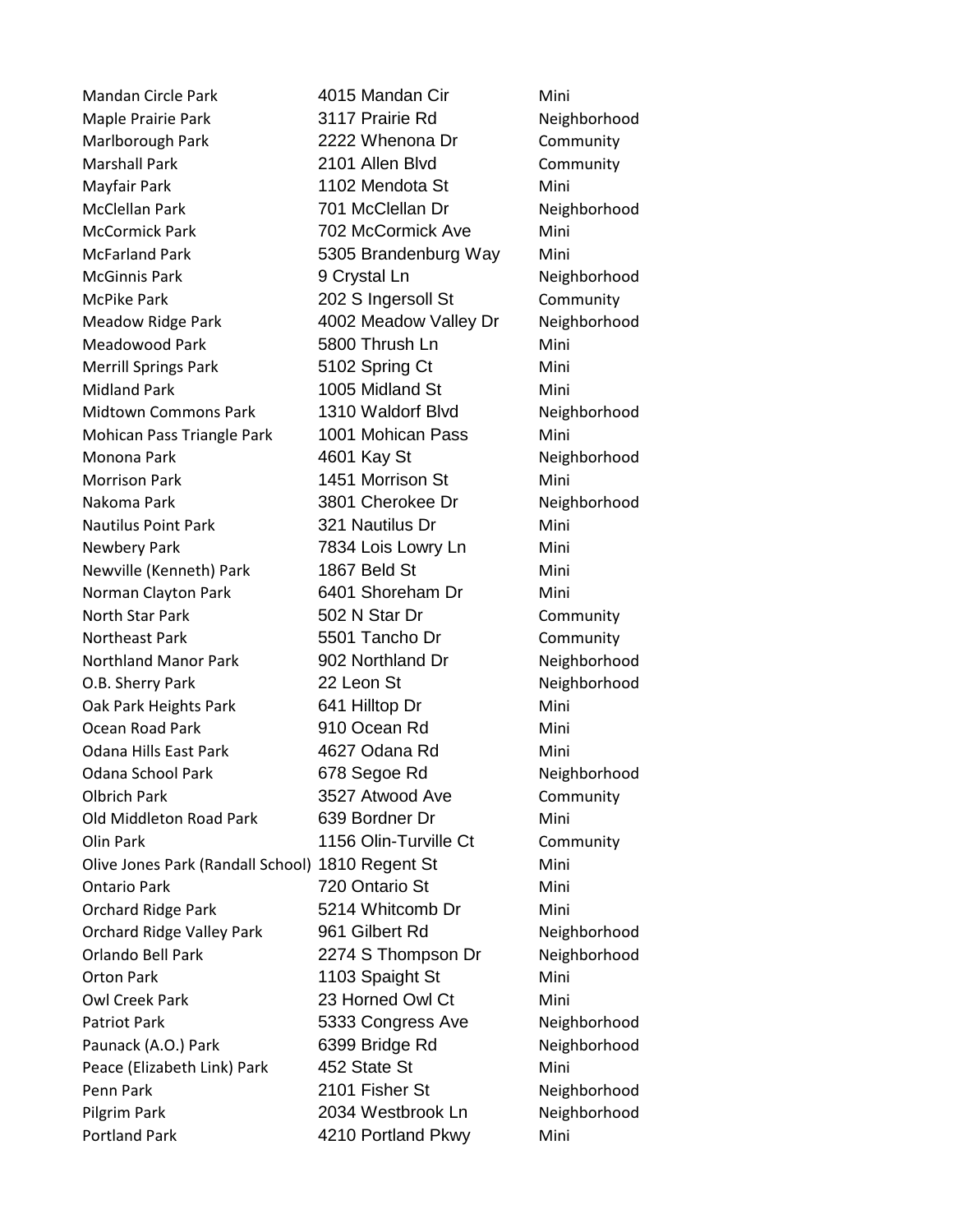Quaker Park 4321 Buckeye Rd Mini Quann Park 1802 Quann-Olin Pkwy Community Quarry Cove Park 3333 Bradbury Ct Mini Raemisch Homestead Park 6909 Chelsea St Mini Raymond Ridge Park 2138 Muir Field Rd Neighborhood Reger (George) Park 201 Oak St Mini Reindahl (Amund) Park 1818 Portage Rd Community Rennebohm Park 115 N Eau Claire Ave Community Reservoir Park 126 Glenway St Mini Reston Heights Park 217 Summertown Dr Neighborhood Reynolds Park **810 E Mifflin St** Mini Richmond Hill Park 6117 Cottontail Trl Neighborhood Rimrock Park 2906 Rockwood Dr Mini Rustic Park 38 Rustic Pkwy Neighborhood Sandburg Park 2818 Independence Ln Neighborhood Sandstone Park 3937 Manchester Rd Neighborhood Sauk Creek Park 1992 N High Point Rd Neighborhood Sauk Heights Park **525 Bear Claw Way** Neighborhood Secret Places Park **6001 Sledding Pkwy** Neighborhood Segoe Park 602 S Segoe Rd Mini Sheridan Triangle Park 1301 Farragut St Mini Sherman Village Park 1226 Delaware Blvd Mini Sherwood Forest Park 1038 Friar Ln Mini Skyview Park 1419 E Skyline Dr Mini Slater (William) Park 561 S Segoe Rd Mini Spring Harbor Beach Park 1918 Norman Way Mini Spring Harbor Park 5218 Lake Mendota Dr Neighborhood Stevens Street Park 2710 Stevens St Sugar Maple Park 252 Sugar Maple Ln Mini Sunridge Park 5901 Piping Rock Rd Mini Sunset Park 300 E Sunset Ct Mini Swallowtail Park **901 Swallowtail Dr** Mini Sycamore Park 830 Jana Ln Community Tenney Park 1414 E Johnson St Community Thousand Oaks Park 9725 Sunny Spring Dr Neighborhood Thut Park 2630 Nana Ln Neighborhood Town Center Park 6301 Town Center Dr Mini Valley Ridge Park 1281 Meadow Sweet Dr Neighborhood Veterans Memorial Park 4601 Star Spangled Trl Neighborhood Vilas (Henry) Park 1602 Vilas Park Dr Community Village Park **6606 Village Park Dr** Mini Waldorf Park 1736 Waldorf Blvd Mini Walnut Grove Park 202 N Westfield Rd Community Waltham Park 2617 Waltham Rd Neighborhood Warner Park 2930 N Sherman Ave Community Washington Manor Park 801 N Oak St Mini

Proudfit Park 101 Proudfit St Mini